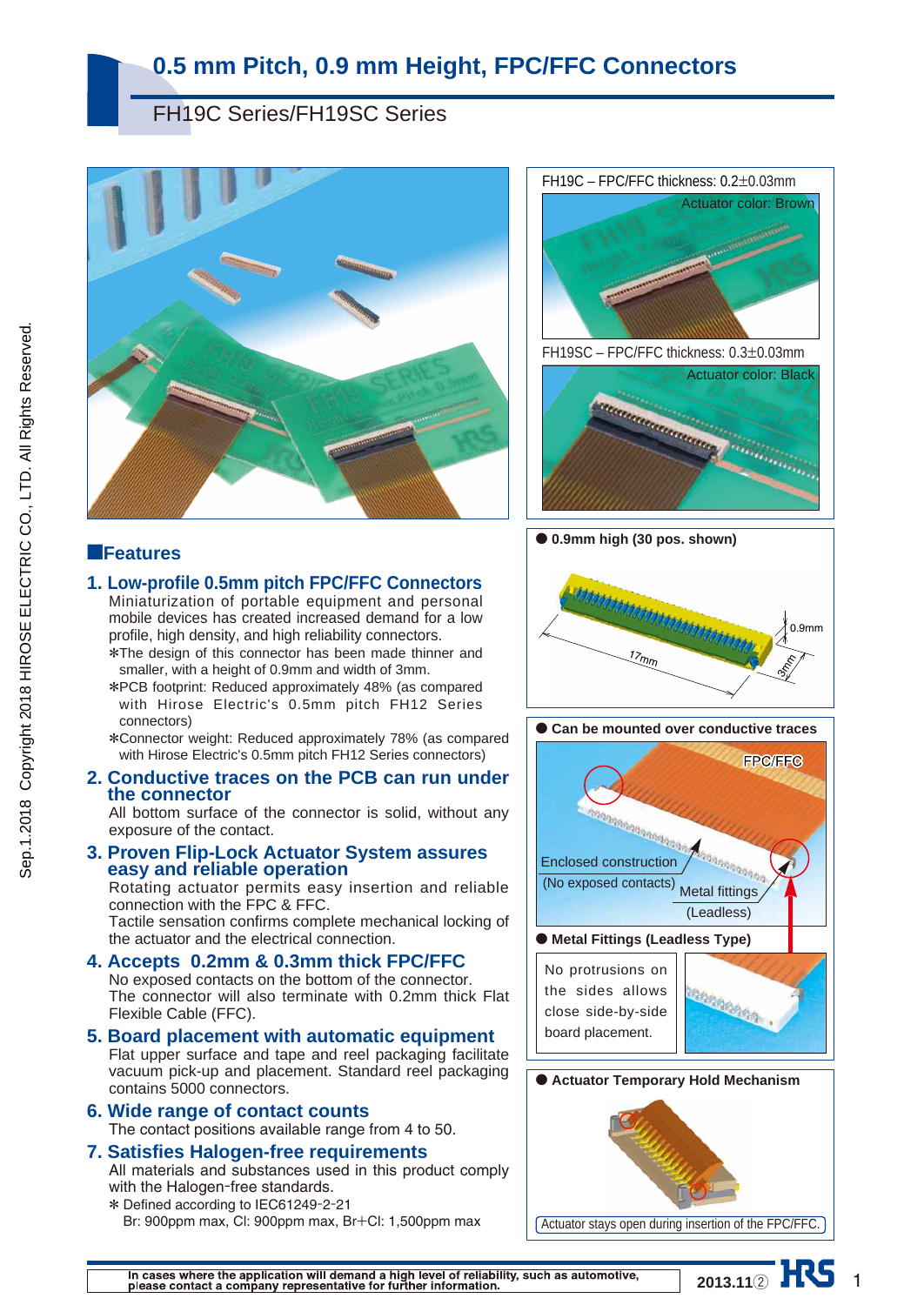## ■**Product Specifications**

| Rating      | Current rating 0.5 A (Note1) | Operating temperature range<br>$-55^{\circ}$ C to $+85^{\circ}$ C (Note 2) | Storage temperature range<br>$-10^{\circ}$ C to $+50^{\circ}$ (Note 3) |  |  |
|-------------|------------------------------|----------------------------------------------------------------------------|------------------------------------------------------------------------|--|--|
|             | Voltage rating 50 V AC       | Operating humidity range<br>Relative humidity 90% max. (No condensation)   | Storage humidity range<br>Relative humidity 90% max. (No condensation) |  |  |
|             |                              |                                                                            |                                                                        |  |  |
| Recommended | <b>FH19C Series</b>          | Thickness: $= 0.2 \pm 0.03$ mm Gold plated                                 |                                                                        |  |  |
| FPC, FFC    | <b>FH19SC Series</b>         | Thickness: = $0.3 \pm 0.03$ mm Gold plated                                 |                                                                        |  |  |

| Item                                    | Specification                                                                                                                        | Conditions                                                                                                                                                                                                                                                                                              |
|-----------------------------------------|--------------------------------------------------------------------------------------------------------------------------------------|---------------------------------------------------------------------------------------------------------------------------------------------------------------------------------------------------------------------------------------------------------------------------------------------------------|
| 1. Insulation resistance                | 500 M ohms min.                                                                                                                      | 100 V DC                                                                                                                                                                                                                                                                                                |
| 2. Withstanding voltage                 | No flashover or insulation breakdown                                                                                                 | 150 V AC/1 minute                                                                                                                                                                                                                                                                                       |
| 3. Contact resistance                   | 100 m ohms max.<br>*Including FPC/FFC conductor resistance                                                                           | 1 mA                                                                                                                                                                                                                                                                                                    |
| 4. Durability<br>(insertion/withdrawal) | Contact resistance: 100 m ohms max.<br>No damage, cracks, or parts dislocation.                                                      | 20 cycles                                                                                                                                                                                                                                                                                               |
| 5. Vibration                            | No electrical discontinuity of 1 $\mu$ s or more.<br>Contact resistance: 100 m ohms max.<br>No damage, cracks, or parts dislocation. | Frequency: 10 to 55 Hz, single amplitude of<br>0.75mm, 10 cycles in each of the 3 directions                                                                                                                                                                                                            |
| 6. Shock                                | No electrical discontinuity of 1 $\mu$ s. min.<br>Contact resistance: 100 m ohms max.<br>No damage, cracks, or parts dislocation.    | Acceleration of 981 m/s <sup>2</sup> , 6 ms duration, sine half-<br>wave waveform, 3 cycles in each of the 3 axis.                                                                                                                                                                                      |
| 7. Humidity<br>(Steady state)           | Contact resistance: 100 m ohms max.<br>Insulation resistance: 100 M ohms min.<br>No damage, cracks, or parts dislocation.            | 96 hours at temperature of 40°C and humidity of<br>90 to 95%                                                                                                                                                                                                                                            |
| 8. Temperature cycle                    | Contact resistance: 100 m ohms max.<br>Insulation resistance: 100 M ohms min.<br>No damage, cracks, or parts dislocation.            | Temperature: $-55^{\circ}\text{C} \rightarrow +15^{\circ}\text{C}$ to $+35^{\circ}\text{C} \rightarrow +85^{\circ}\text{C} \rightarrow +15^{\circ}\text{C}$ to $+35^{\circ}\text{C}$<br>Time : $30 \rightarrow 2 \text{ to } 3 \rightarrow 30 \rightarrow 2 \text{ to } 3 \text{(Minutes)}$<br>5 cycles |
| 9. Resistance to<br>soldering heat      | No deformation of components affecting performance.                                                                                  | Reflow: At the recommended temperature profile<br>Manual soldering: 350℃±5℃ for 5 seconds                                                                                                                                                                                                               |

Note 1: When passing the current through all of the contacts, use 70% of the current rating.

Note 2: Includes temperature rise caused by current flow.

Note 3: The term "storage" refers to products stored for long period of time prior to mounting and use. Operating Temperature Range and Humidity range covers non- conducting condition of installed connectors in storage, shipment or during transportation.Information

## ■**Materials**

| Part           | <b>Material</b> | Finish                                                                      | Remarks |
|----------------|-----------------|-----------------------------------------------------------------------------|---------|
| Insulator      | LCP             | Color: Beige<br>Color: Brown (FH19C Series)<br>Color: Black (FH19SC Series) | UL94V-0 |
| Contacts       | Phosphor bronze | Gold plated                                                                 |         |
| Metal fittings | Phosphor bronze | Pure tin reflow plated                                                      |         |

## ■**Ordering information**

## **FH 19 C - 30S - 0.5 SH (05)** 1 2 3 4 5 6 7

| Series name:                        | <b>FH</b>                | Contact pitch: 0.5mm                                          |
|-------------------------------------|--------------------------|---------------------------------------------------------------|
| 2 Series No.:                       | 19                       | <b>6</b> Terminal type                                        |
| 6<br>$C$ :                          | FPC thickness: 0.2mm     | SH: SMT horizontal mounting type                              |
| SC:                                 | FPC/FFC thickness: 0.3mm | Material and plating specifications :                         |
| $\bullet$ No. of contacts : 4 to 50 |                          | FH19C: (10)Gold plating with nickel barrier 5,000pieces/reel  |
|                                     |                          | (99)Gold plating with nickel barrier 500pieces/reel           |
|                                     |                          | FH19SC: (09)Gold plating with nickel barrier 5,000pieces/reel |
|                                     |                          | (99)Gold plating with nickel barrier 500pieces/reel           |
|                                     |                          |                                                               |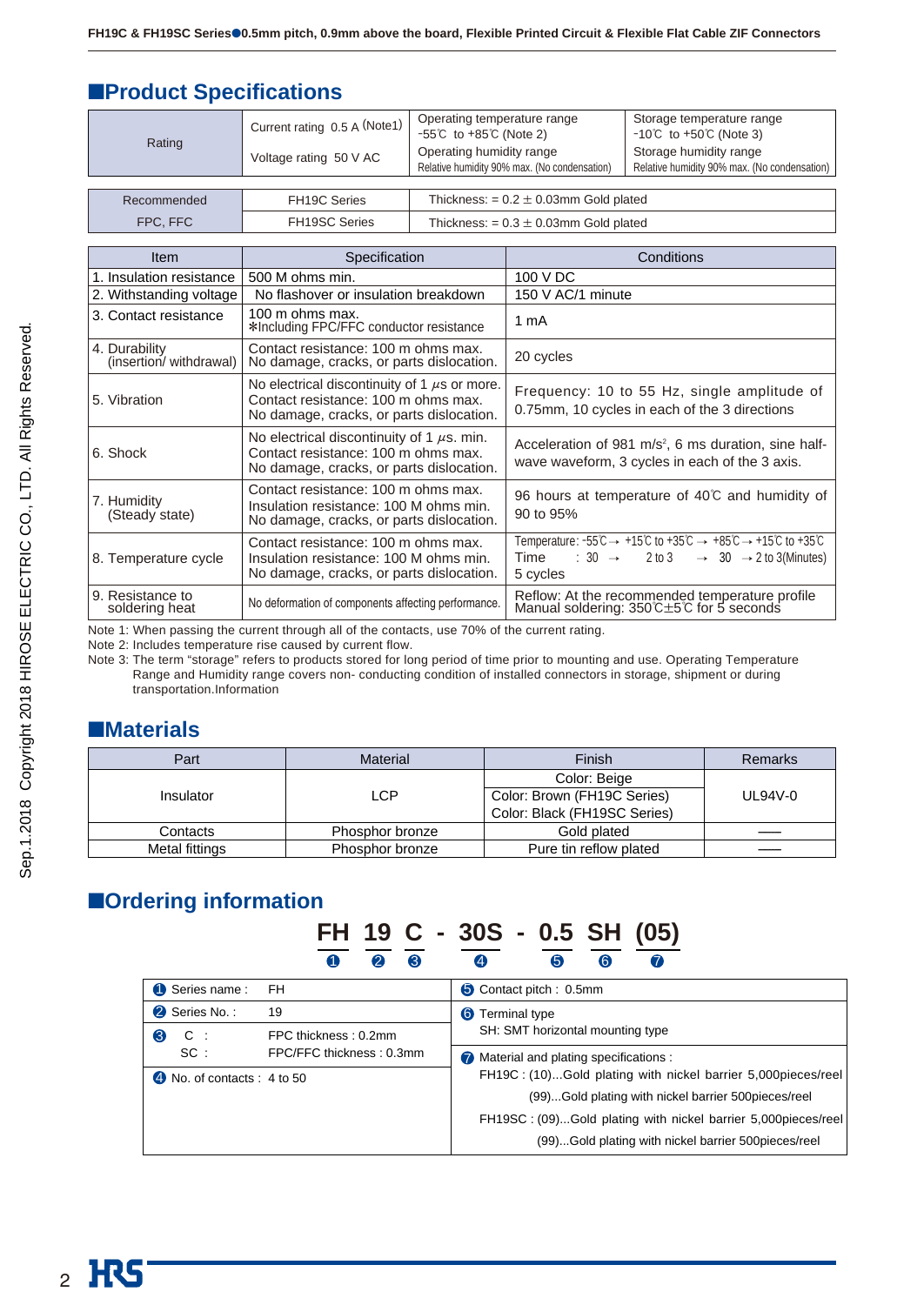### ■**Connector Dimension**

[FH19C Series]



Notes  $|1\rangle$  The coplanarity of each terminal lead and metal fitting is within 0.1mm.

 $2$ ) The contact terminal lead position indicates the dimension from the bottom surface of the insulator body.

- $3$ ) Difference between terminal contact to be max. 0.1mm.
- 4 Packaged on tape and reel only. Check packaging specification.

5 Any discoloration of the plastic compound will NOT AFFECT form, fit or function of the connector.

6 After reflow, the terminal plating may change color, however this does not represent a quality issue.

|                     |               |                           |                |                |              | Unit: mm |
|---------------------|---------------|---------------------------|----------------|----------------|--------------|----------|
| <b>Part Number</b>  | CL No.        | <b>Number of Contacts</b> | $\overline{A}$ | B.             | $\mathsf{C}$ | D        |
| FH19C- 4S-0.5SH(**) | 580-0410-1-** | 4                         | 4              | 1.5            | 2.57         | 3.35     |
| FH19C- 5S-0.5SH(**) | 580-0418-3-** | 5                         | 4.5            | $\overline{2}$ | 3.07         | 3.85     |
| FH19C- 6S-0.5SH(**) | 580-0409-2-** | 6                         | 5              | 2.5            | 3.57         | 4.35     |
| FH19C-7S-0.5SH(**)  | 580-0411-4-** | $\overline{7}$            | 5.5            | 3              | 4.07         | 4.85     |
| FH19C-8S-0.5SH(**)  | 580-0404-9-** | 8                         | 6              | 3.5            | 4.57         | 5.35     |
| FH19C- 9S-0.5SH(**) | 580-0403-6-** | 9                         | 6.5            | 4              | 5.07         | 5.85     |
| FH19C-10S-0.5SH(**) | 580-0412-7-** | 10                        | $\overline{7}$ | 4.5            | 5.57         | 6.35     |
| FH19C-12S-0.5SH(**) | 580-0413-0-** | 12                        | 8              | 5.5            | 6.57         | 7.35     |
| FH19C-13S-0.5SH(**) | 580-0405-1-** | 13                        | 8.5            | 6              | 7.07         | 7.85     |
| FH19C-15S-0.5SH(**) | 580-0406-4-** | 15                        | 9.5            | $\overline{7}$ | 8.07         | 8.85     |
| FH19C-17S-0.5SH(**) | 580-0408-0-** | 17                        | 10.5           | 8              | 9.07         | 9.85     |
| FH19C-20S-0.5SH(**) | 580-0402-3-** | 20                        | 12             | 9.5            | 10.57        | 11.35    |
| FH19C-21S-0.5SH(**) | 580-0414-2-** | 21                        | 12.5           | 10             | 11.07        | 11.85    |
| FH19C-24S-0.5SH(**) | 580-0407-7-** | 24                        | 14             | 11.5           | 12.57        | 13.35    |
| FH19C-27S-0.5SH(**) | 580-0401-0-** | 27                        | 15.5           | 13             | 14.07        | 14.85    |
| FH19C-30S-0.5SH(**) | 580-0400-8-** | 30                        | 17             | 14.5           | 15.57        | 16.35    |
| FH19C-34S-0.5SH(**) | 580-0419-6-** | 34                        | 19             | 16.5           | 17.57        | 18.35    |
| FH19C-40S-0.5SH(**) | 580-0416-8-** | 40                        | 22             | 19.5           | 20.57        | 21.35    |
| FH19C-50S-0.5SH(**) | 580-0417-0-** | 50                        | 27             | 24.5           | 25.57        | 26.35    |

Note1: Embossed tape reel packaging (5,000 pieces/reel, 500 pieces/reel).

Order by number of reels.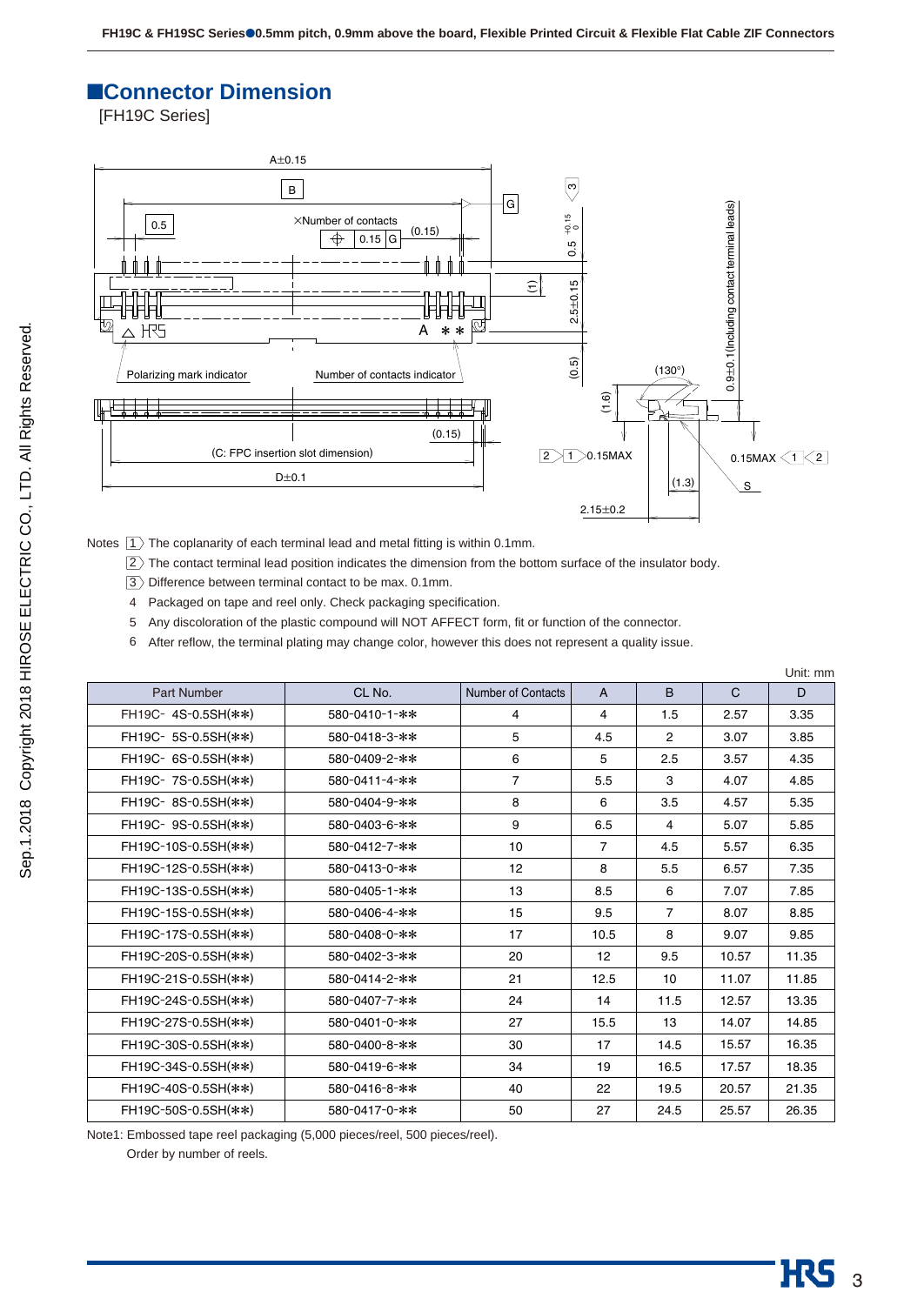



Notes  $|1\rangle$  The coplanarity of each terminal lead and metal fitting is within 0.1mm.

- $2$ ) The contact terminal lead position indicates the dimension from the bottom surface of the insulator body.
- $3$   $>$  Difference between terminal contact to be max. 0.1mm.
- 4 Any discoloration of the plastic compound will NOT AFFECT form, fit or function of the connector.
- $5$ ) The contacts are protruding. 0.03mm max. from the housing top surface.
- Packaged on tape and reel only. Check packaging specification. 6

7 After reflow, the terminal plating may change color, however this does not represent a quality issue. Unit: mm

|                      |               |                           |                |      |              | UIIIL. IIIIII |
|----------------------|---------------|---------------------------|----------------|------|--------------|---------------|
| <b>Part Number</b>   | CL No.        | <b>Number of Contacts</b> | $\overline{A}$ | B    | $\mathsf{C}$ | D             |
| FH19SC-12S-0.5SH(**) | 580-0512-1-** | $12 \overline{ }$         | 8              | 5.5  | 6.57         | 7.35          |
| FH19SC-13S-0.5SH(**) | 580-0518-8-** | 13                        | 8.5            | 6    | 7.07         | 7.85          |
| FH19SC-14S-0.5SH(**) | 580-0509-7-** | 14                        | 9              | 6.5  | 7.57         | 8.35          |
| FH19SC-15S-0.5SH(**) | 580-0503-0-** | 15                        | 9.5            | 7    | 8.07         | 8.85          |
| FH19SC-16S-0.5SH(**) | 580-0521-2-** | 16                        | 10             | 7.5  | 8.57         | 9.35          |
| FH19SC-17S-0.5SH(**) | 580-0504-3-** | 17                        | 10.5           | 8    | 9.07         | 9.85          |
| FH19SC-18S-0.5SH(**) | 580-0519-0-** | 18                        | 11             | 8.5  | 9.57         | 10.35         |
| FH19SC-20S-0.5SH(**) | 580-0502-8-** | 20                        | 12             | 9.5  | 10.57        | 11.35         |
| FH19SC-21S-0.5SH(**) | 580-0505-6-** | 21                        | 12.5           | 10   | 11.07        | 11.85         |
| FH19SC-22S-0.5SH(**) | 580-0506-9-** | 22                        | 13             | 10.5 | 11.57        | 12.35         |
| FH19SC-24S-0.5SH(**) | 580-0511-9-** | 24                        | 14             | 11.5 | 12.57        | 13.35         |
| FH19SC-26S-0.5SH(**) | 580-0510-6-** | 26                        | 15             | 12.5 | 13.57        | 14.35         |
| FH19SC-27S-0.5SH(**) | 580-0516-2-** | 27                        | 15.5           | 13   | 14.07        | 14.85         |
| FH19SC-28S-0.5SH(**) | 580-0513-4-** | 28                        | 16             | 13.5 | 14.57        | 15.35         |
| FH19SC-30S-0.5SH(**) | 580-0500-2-** | 30                        | 17             | 14.5 | 15.57        | 16.35         |
| FH19SC-32S-0.5SH(**) | 580-0514-7-** | 32                        | 18             | 15.5 | 16.57        | 17.35         |

Note1: Embossed tape reel packaging (5,000 pieces/reel, 500pieces/reel) .

Order by number of reels.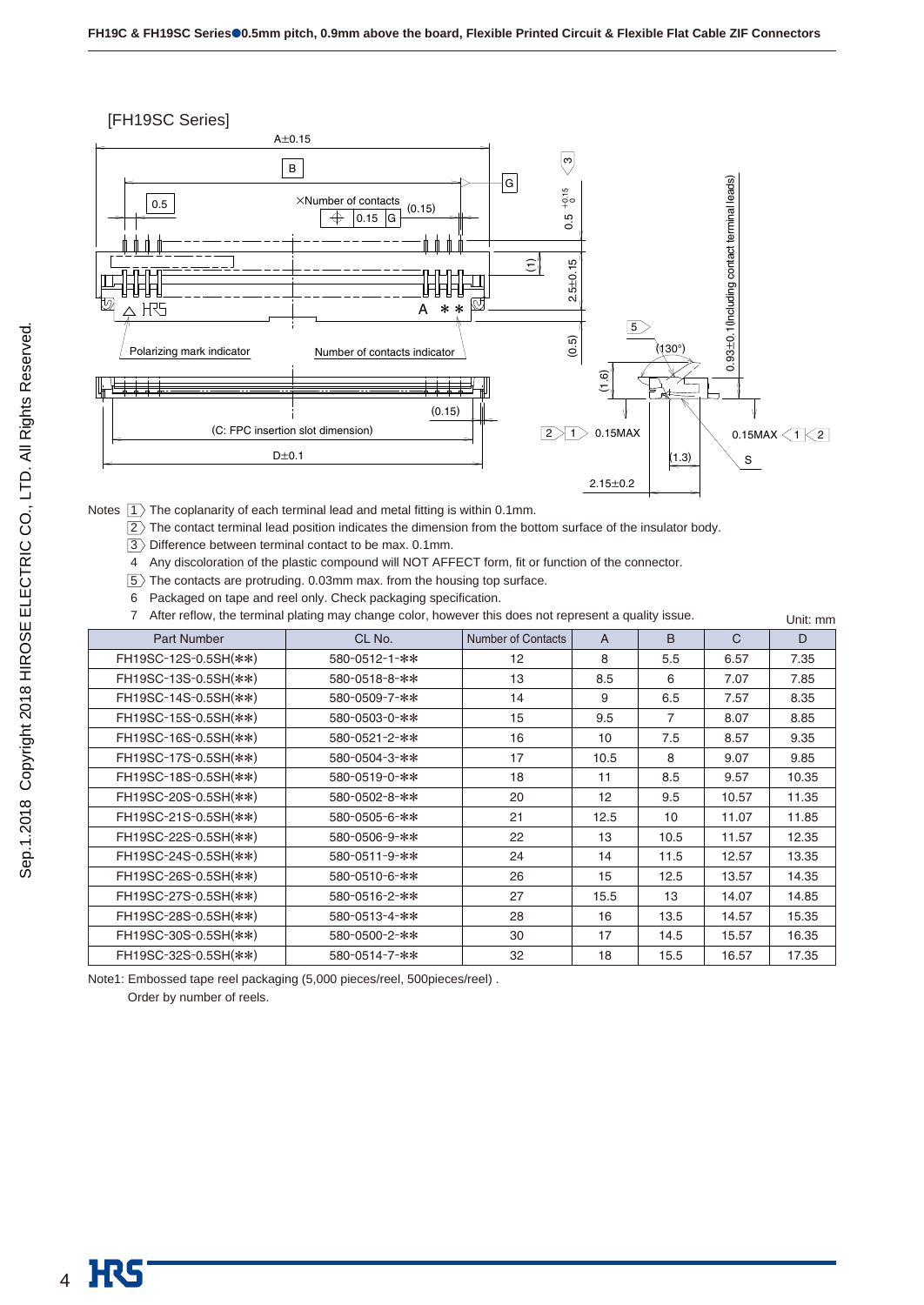### ■**Recommended PCB Land and Metal Mask Dimensions**

[Common to FH19C & FH19SC Series]

Recommended metal mask thickness: 0.10 mm.



### ■**Recommended FPC, FFC Dimensions**

[Common to FH19C & FH19SC Series]



Note 1: Stiffener dimension should be 3.5mm min., and X dimension should be 0.5mm for improved flexibility of FPC.

|                    |      |     |      |      | Unit: mm |
|--------------------|------|-----|------|------|----------|
| Number of Contacts | A    | B   | J    | K    | L        |
| 4                  | 4.0  | 1.5 | 3.1  | 3.9  | 2.5      |
| 5                  | 4.5  | 2.0 | 3.6  | 4.4  | 3.0      |
| 6                  | 5.0  | 2.5 | 4.1  | 4.9  | 3.5      |
| 7                  | 5.5  | 3.0 | 4.6  | 5.4  | 4.0      |
| 8                  | 6.0  | 3.5 | 5.1  | 5.9  | 4.5      |
| 9                  | 6.5  | 4.0 | 5.6  | 6.4  | 5.0      |
| 10                 | 7.0  | 4.5 | 6.1  | 6.9  | 5.5      |
| 12                 | 8.0  | 5.5 | 7.1  | 7.9  | 6.5      |
| 13                 | 8.5  | 6.0 | 7.6  | 8.4  | 7.0      |
| 14                 | 9.0  | 6.5 | 8.1  | 8.9  | 7.5      |
| 15                 | 9.5  | 7.0 | 8.6  | 9.4  | 8.0      |
| 16                 | 10.0 | 7.5 | 9.1  | 9.9  | 8.5      |
| 17                 | 10.5 | 8.0 | 9.6  | 10.4 | 9.0      |
| 18                 | 11.0 | 8.5 | 10.1 | 10.9 | 9.5      |

|                    |              |      |      |      | Unit: mm |
|--------------------|--------------|------|------|------|----------|
| Number of Contacts | $\mathsf{A}$ | B    | J    | K    | L        |
| 20                 | 12.0         | 9.5  | 11.1 | 11.9 | 10.5     |
| 21                 | 12.5         | 10.0 | 11.6 | 12.4 | 11.0     |
| 22                 | 13.0         | 10.5 | 12.1 | 12.9 | 11.5     |
| 24                 | 14.0         | 11.5 | 13.1 | 13.9 | 12.5     |
| 26                 | 15.0         | 12.5 | 14.1 | 14.9 | 13.5     |
| 27                 | 15.5         | 13.0 | 14.6 | 15.4 | 14.0     |
| 28                 | 16.0         | 13.5 | 15.1 | 15.9 | 14.5     |
| 30                 | 17.0         | 14.5 | 16.1 | 16.9 | 15.5     |
| 32                 | 18.0         | 15.5 | 17.1 | 17.9 | 16.5     |
| 34                 | 19.0         | 16.5 | 18.1 | 18.9 | 17.5     |
| 40                 | 22.0         | 19.5 | 21.1 | 21.9 | 20.5     |
| 45                 | 24.5         | 22.0 | 23.6 | 24.4 | 23.0     |
| 50                 | 27.0         | 24.5 | 26.1 | 26.9 | 25.5     |
|                    |              |      |      |      |          |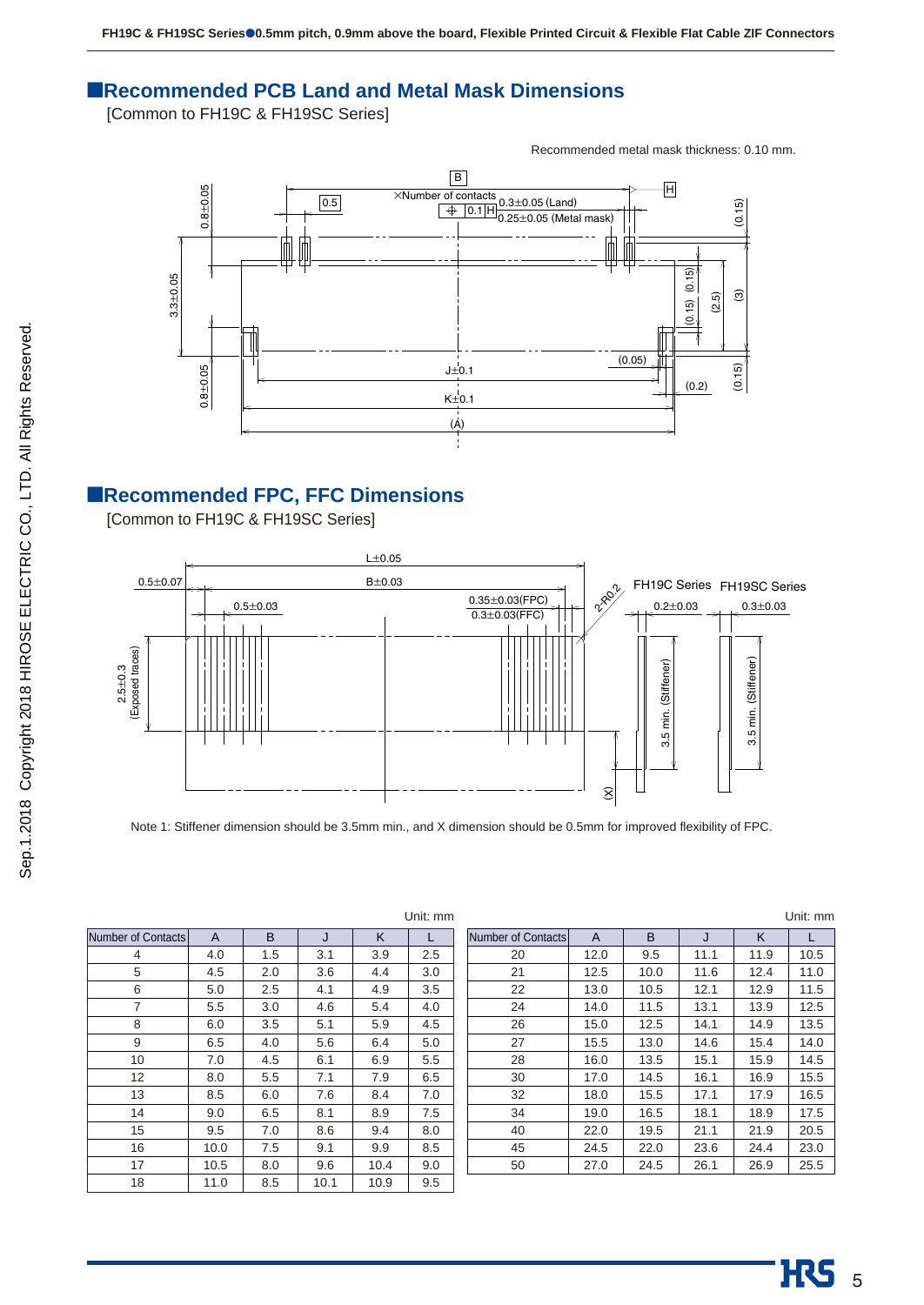## ■**FH19C & FH19SC Series FPC/FFC Construction (Recommended Specifications)**

## **1. Using Single-sided FPC**



**2. Using Double-sided FPC** 

## **FPC : Flexible Printed Circuit**

| <b>Material Name</b>            |                         | Material                            | Thickness $(\mu m)$ |              |  |
|---------------------------------|-------------------------|-------------------------------------|---------------------|--------------|--|
|                                 |                         |                                     |                     | FH19C FH19SC |  |
| Covering layer film             | Polyimide               | 1 mil thick                         | (25)                | (25)         |  |
| – Cover adhesive                |                         |                                     | (25)                | (25)         |  |
| Surface treatment               |                         | Nickel under plated 1 to $5\mu$ m / | 3                   | 3            |  |
|                                 | Gold plated $0.2 \mu$ m |                                     |                     |              |  |
| Copper foil                     | Cu                      | 1oz                                 | 35                  | 35           |  |
| Base adhesive                   | Thermosetting adhesive  |                                     | 25                  | 25           |  |
| Base film                       | Polyimide               | 1 mil thick                         | 25                  | 25           |  |
| Reinforcement material adhesive | Thermosetting adhesive  |                                     | 30                  | 30           |  |
| Stiffener                       | Polyimide               | FH19C :3mil                         | 75                  | 175          |  |
|                                 |                         | FH19SC: 7mil                        |                     |              |  |
|                                 | Total                   |                                     | 193                 | 293          |  |

## **FPC : Flexible Printed Circuit**

|                       |                                 | Material                            |                    | Thickness $(\mu m)$ |
|-----------------------|---------------------------------|-------------------------------------|--------------------|---------------------|
|                       | <b>Material Name</b>            |                                     | FH <sub>19</sub> C | FH19SC              |
|                       | Covering layer film             | Polyimide<br>1 mil thick            | (25)               | (25)                |
|                       | Cover adhesive                  |                                     | (25)               | (25)                |
| <i>ATATIONIA IN R</i> | Surface treatment               | Nickel under plated 1 to $5\mu$ m / | 3                  | 3                   |
|                       |                                 | Gold plated $0.2 \mu m$             |                    |                     |
|                       | Through-hole copper             | Cu                                  | 15                 | 15                  |
|                       | Copper foil                     | Cu<br>1/2oz                         | 18                 | 18                  |
|                       | Base adhesive                   | Thermosetting adhesive              | 18                 | 18                  |
|                       | Base film                       | Polyimide<br>1 mil thick            | 25                 | 25                  |
|                       | Base adhesive                   |                                     | 18                 | 18                  |
|                       | Copper foil                     | 1/2oz<br>Cu                         | 18                 | 18                  |
|                       | Cover adhesive                  | Thermosetting adhesive              | 25                 | 25                  |
|                       | Covering layer film             | Polyimide<br>1 mil thick            | 25                 | 25                  |
|                       | Reinforcement material adhesive | Thermosetting adhesive              | 25                 | 50                  |
|                       | <b>Stiffener</b>                | Polyimide<br>FH19C :1mil            | 25                 | 100                 |
|                       |                                 | FH19SC: 4mil                        |                    |                     |
|                       |                                 | Total                               | 197                | 297                 |

## **3. Using FFC (Flexible Flat Cable)**

## **FFC : Flexible Flat Cable**

|                | <b>Material Name</b>                                                                       | Material                     |                    | Thickness $(\mu m)$ |
|----------------|--------------------------------------------------------------------------------------------|------------------------------|--------------------|---------------------|
|                |                                                                                            |                              | FH <sub>19</sub> C | FH19SC              |
| VIIIIIIIIIIIIA | Polyester film                                                                             |                              | (12)               | (12)                |
|                | Adhesive                                                                                   | Polyester thermoplastic type | (30)               | (30)                |
|                | (Nickel under plated / Gold plated), soft copper film                                      |                              | 35                 | 35                  |
|                | Adhesive                                                                                   | Polyester                    | 30                 | 30                  |
|                | Polyester                                                                                  |                              | 12                 | 12                  |
|                | Adhesive                                                                                   | Polyester                    | 30                 | 30                  |
|                | Stiffener                                                                                  | Polyester                    | 100                | 188                 |
|                |                                                                                            | Total                        | 207                | 295                 |
|                | * Practical tolerance of thickness dimension is $\pm 20 \mu$ m (i.e., 187 to 227 $\mu$ m). |                              |                    |                     |

**4. Precautions**

- 1. This specification is a recommendation for the construction of the FH19C/FH19SC Series FPC and FFC (t=0.2/0.3±0.03).
- 2. For details about the construction, please contact the FPC/FFC manufacturers.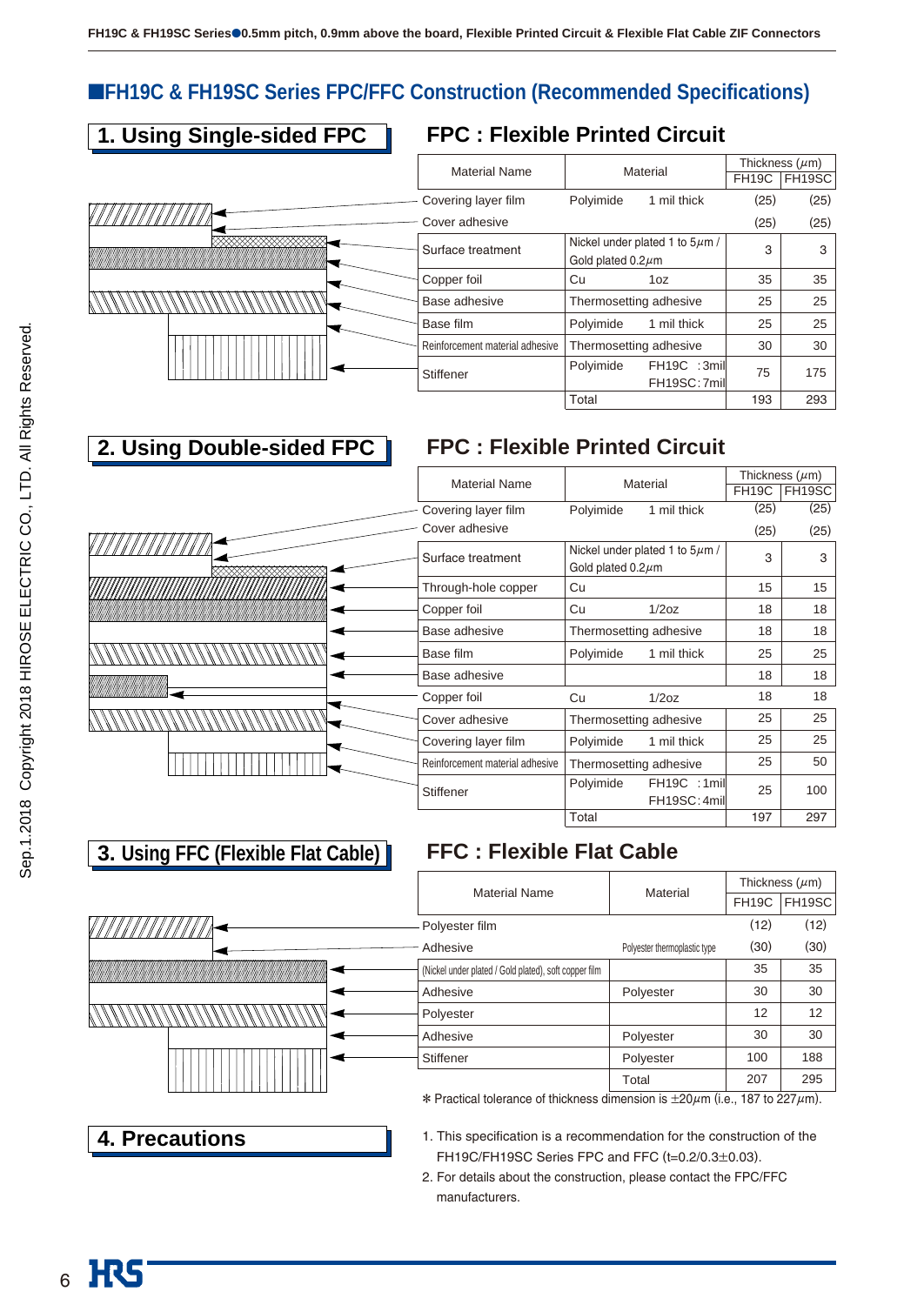### ■**Packaging Specifications**

[Common to FH19C & FH19SC Series]

### ● **Embossed Carrier Tape Dimensions**



#### ●**Reel Dimensions**





|                    |    |      |      |      | Unit: mm |                    |    |      |      |      | Unit: mm |
|--------------------|----|------|------|------|----------|--------------------|----|------|------|------|----------|
| Number of Contacts | M  | N    | Q    | R    |          | Number of Contacts | M  | N    | Q    | R    |          |
| 4                  | 16 | 7.5  | 4.3  | 17.4 | 21.4     | 20                 | 24 | 11.5 | 12.3 | 25.4 | 29.4     |
| 5                  | 16 | 7.5  | 4.8  | 17.4 | 21.4     | 21                 | 24 | 11.5 | 12.8 | 25.4 | 29.4     |
| 6                  | 16 | 7.5  | 5.3  | 17.4 | 21.4     | 22                 | 24 | 11.5 | 13.3 | 25.4 | 29.4     |
| 7                  | 16 | 7.5  | 5.8  | 17.4 | 21.4     | 24                 | 24 | 11.5 | 14.3 | 25.4 | 29.4     |
| 8                  | 16 | 7.5  | 6.3  | 17.4 | 21.4     | 26                 | 24 | 11.5 | 15.3 | 25.4 | 29.4     |
| 9                  | 16 | 7.5  | 6.8  | 17.4 | 21.4     | 27                 | 24 | 11.5 | 15.8 | 25.4 | 29.4     |
| 10                 | 16 | 7.5  | 7.3  | 17.4 | 21.4     | 28                 | 24 | 11.5 | 16.3 | 25.4 | 29.4     |
| 12                 | 16 | 7.5  | 8.3  | 17.4 | 21.4     | 30                 | 24 | 11.5 | 17.3 | 25.4 | 29.4     |
| 13                 | 16 | 7.5  | 8.8  | 17.4 | 21.4     | 32                 | 32 | 14.2 | 18.3 | 33.4 | 37.4     |
| 14                 | 16 | 7.5  | 9.3  | 17.4 | 21.4     | 34                 | 32 | 14.2 | 19.3 | 33.4 | 37.4     |
| 15                 | 16 | 7.5  | 9.8  | 17.4 | 21.4     | 40                 | 44 | 20.2 | 22.3 | 45.4 | 49.4     |
| 16                 | 24 | 11.5 | 10.3 | 25.4 | 29.4     | 45                 | 44 | 20.2 | 24.8 | 45.4 | 49.4     |
| 17                 | 24 | 11.5 | 10.8 | 25.4 | 29.4     | 50                 | 44 | 20.2 | 27.3 | 45.4 | 49.4     |
| 18                 | 24 | 11.5 | 11.3 | 25.4 | 29.4     |                    |    |      |      |      |          |

Note: Embossed tape 32 mm or wider will have perforated feed holes on two sides.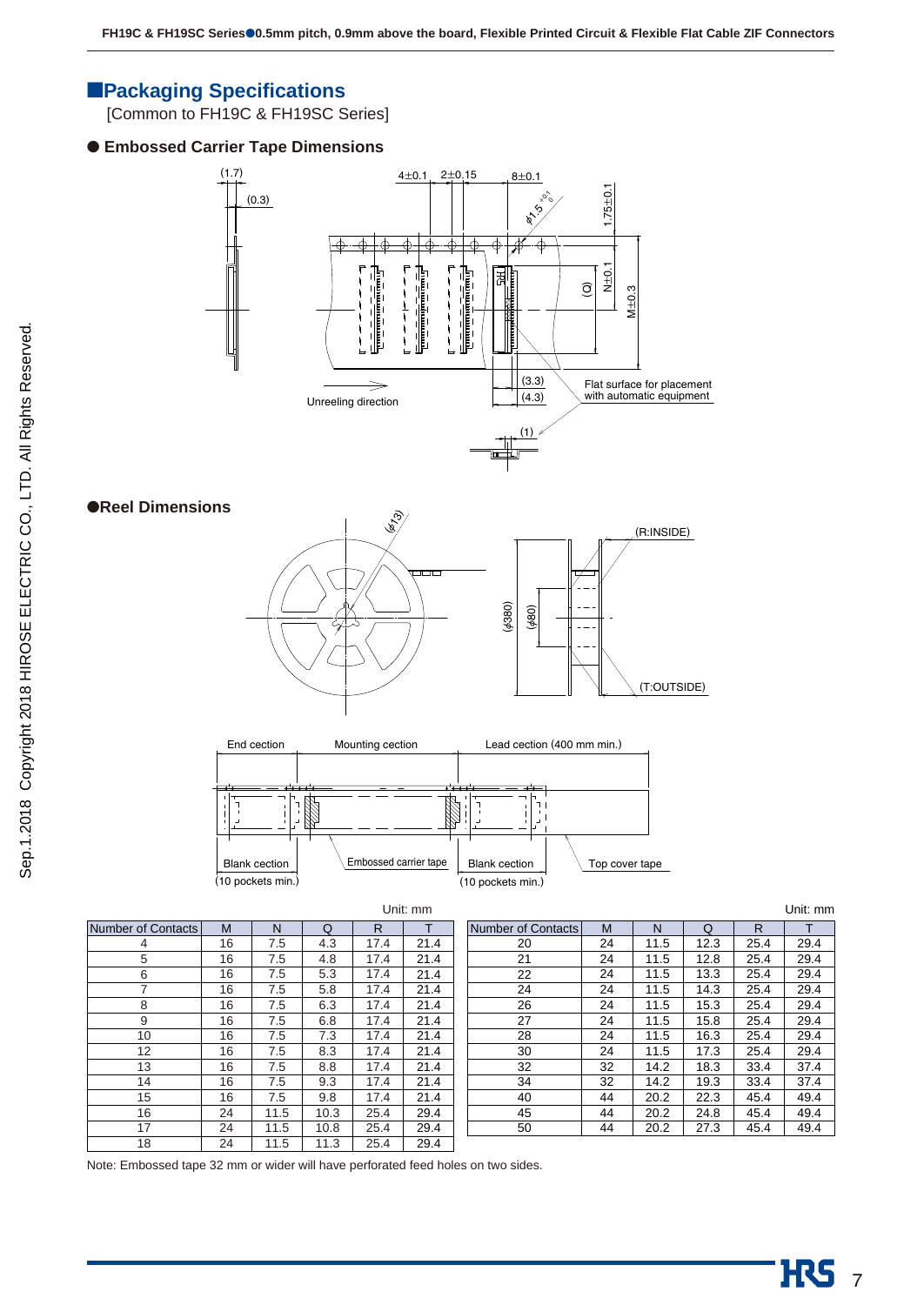### ■**Recommended Temperature Profile**

[For FH19C & FH19SC Series]



| <b>HRS</b> test condition |                                             |
|---------------------------|---------------------------------------------|
| Solder method             | :Reflow, IR/hot air                         |
| Solder composition        | :Paste.                                     |
|                           | 96.5%Sn/3.0%Ag/0.5%Cu                       |
|                           | (Senju Metal Industry, Co.,                 |
|                           | I td.'s Part                                |
|                           | Number: M705-221CM5-32-                     |
|                           | 10.5)                                       |
| Test board                | :Glass epoxy                                |
|                           | $45$ mm $\times$ 100mm $\times$ 1.6mm thick |
| Land dimensions           | $:0.3$ mm $\times$ 0.8mm                    |
| Metal mask                | $:0.25$ mm $\times$ 0.8mm $\times$ 0.1mm    |

This temperature profile is based on the above conditions.

In individual applications the actual temperature may vary, depending on solder paste type, volume/thickness and board size/thickness. Consult tour solder paste and equipment manufacturer for specific recommendations.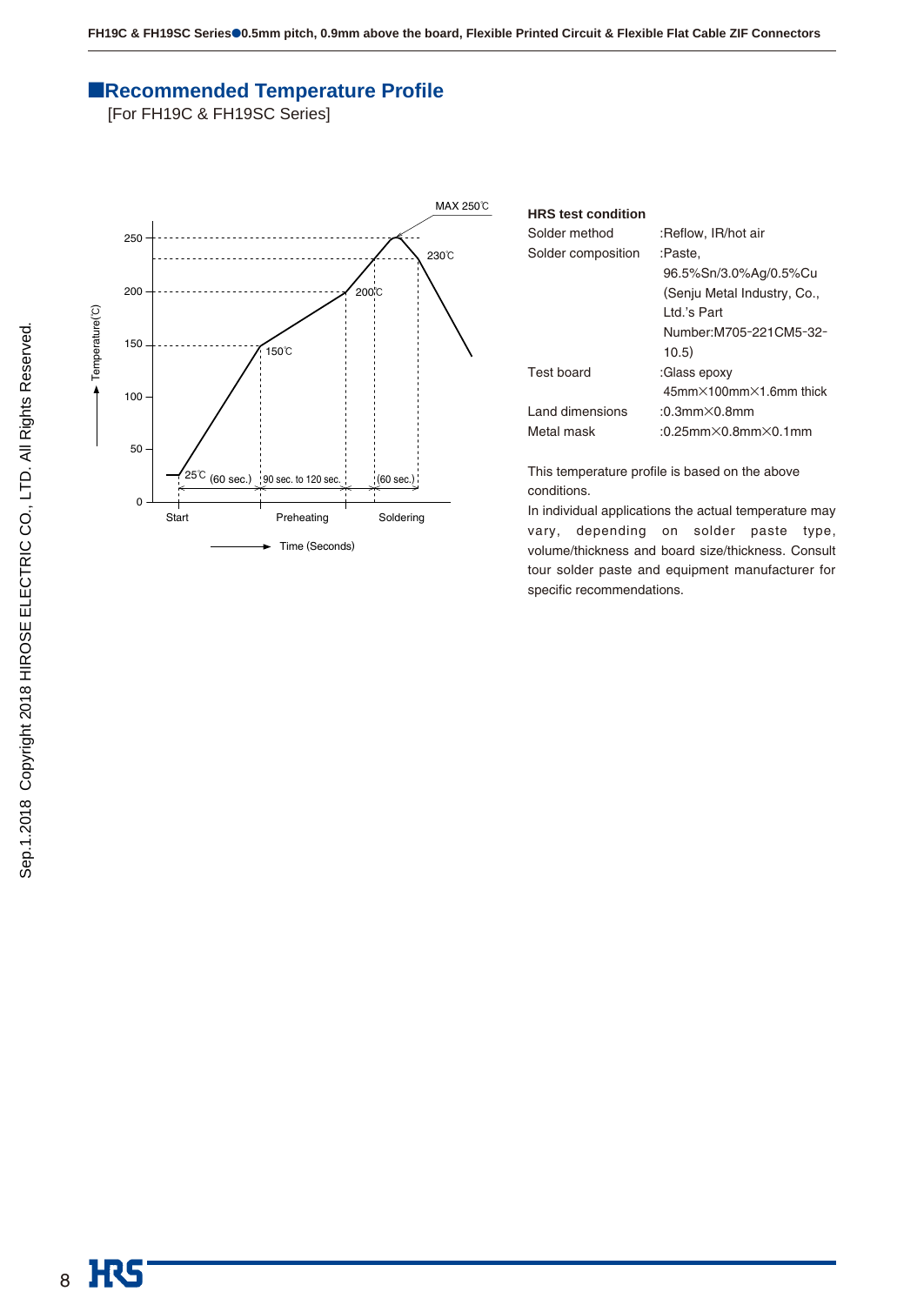## ■**Connector Operation and Precautions**

| <b>Operation</b><br>1. FPC/FFC Termination procedure.<br>Connector installed on the board.<br>1) Lift up the actuator. Use thumb or index fin-<br>ger.                                     | <b>Precautions</b><br>1) Do not apply excessive force or use any type<br>of tool to operate the actuator.                                                                                                                                                                                                                                                      |
|--------------------------------------------------------------------------------------------------------------------------------------------------------------------------------------------|----------------------------------------------------------------------------------------------------------------------------------------------------------------------------------------------------------------------------------------------------------------------------------------------------------------------------------------------------------------|
| 2) Assure that the FPC/FFC is fully inserted<br>parallel to mounting surface, with the<br>exposed conductive traces facing down.                                                           | 2) The connector will assure reliable performance<br>when the actuator is open to 130° maximum.<br>Do not exceed this angle, as this may cause<br>permanent damage to the connector.                                                                                                                                                                           |
| 3) Rotate down the actuator until firmly closed.<br>It is critical that the inserted FPC/FFC is not<br>moved and remains fully inserted. Should<br>the FPC/FFC be moved, open the actuator | 3) Insert the FPC/FFC straight into the insertion open-<br>ing. Failing to follow this precaution can lead to<br>damaging the FPC/FFC and altering its connectivity.                                                                                                                                                                                           |
| and repeat the process, starting with Step 1<br>above.                                                                                                                                     | 4) When you insert the FPC into the insertion open-<br>ing, do not apply excessive pressure or scrape<br>the FPC on the bottom of the opening. Doing so<br>can lead to deformities of the contacts and can<br>hinder the performance of the connector.                                                                                                         |
| 2. FPC/FFC Removal<br>1) Lift up the actuator.<br>2) Carefully remove the FPC/FFC.                                                                                                         |                                                                                                                                                                                                                                                                                                                                                                |
|                                                                                                                                                                                            | 5) Application of excessive force to the inserted<br>FPC/FFC may cause damage to connector<br>and may affect the reliability of electrical con-<br>nection.<br>If specific applica-<br>tion requires con-<br>tinuous or repeated<br>pull or bend of the<br>inserted FPC/FFC,<br>assure that the<br>forces are NOT<br>transmitted directly<br>to the connector. |

**H**S<sub>9</sub>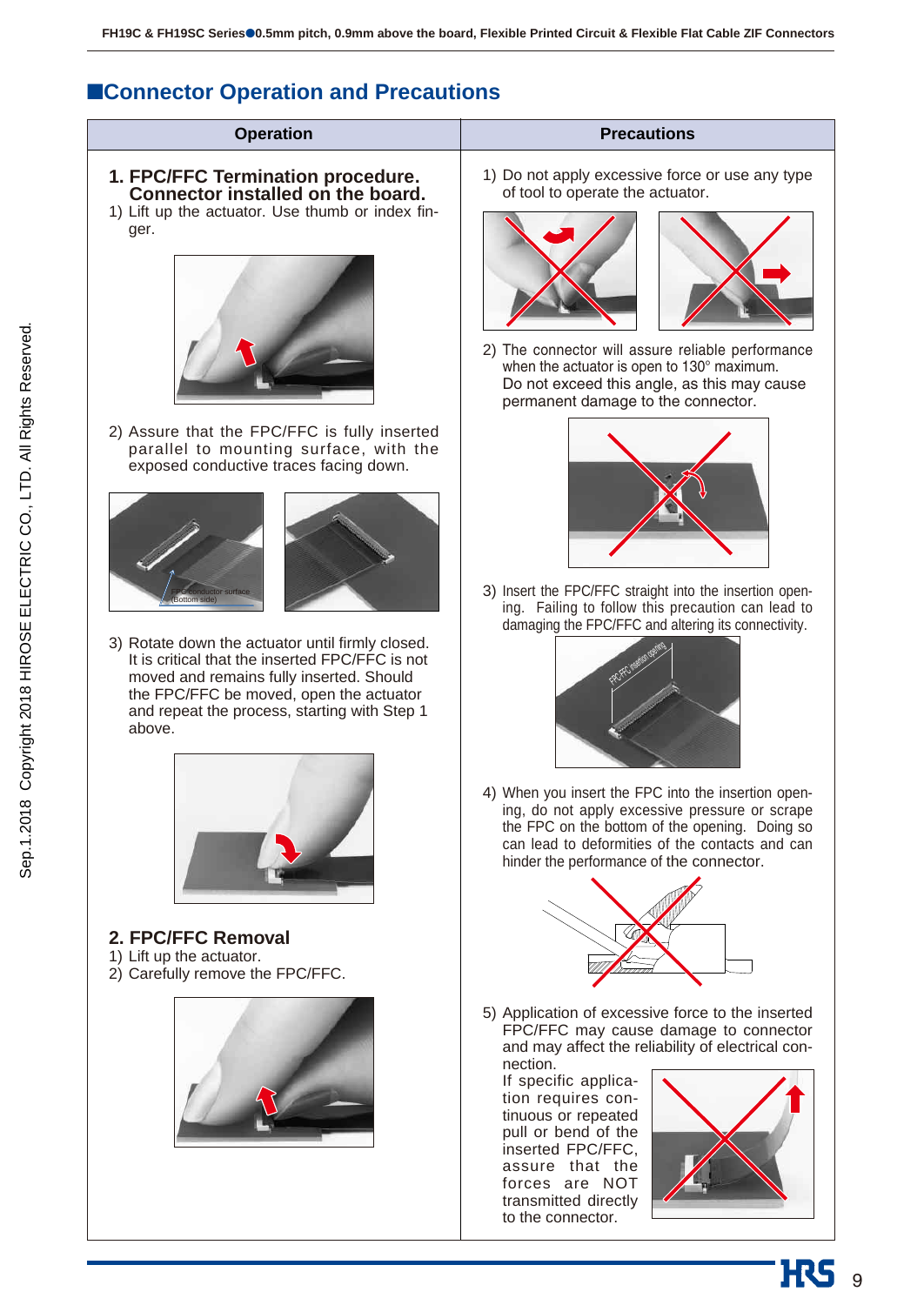| <b>NOTES:</b> |
|---------------|
|               |
|               |
|               |
|               |
|               |
|               |
|               |
|               |
|               |
|               |
|               |
|               |
|               |
|               |
|               |
|               |
|               |
|               |
|               |
|               |
|               |
|               |
|               |
|               |
|               |
|               |
|               |
|               |
|               |
|               |
|               |
|               |
|               |
|               |
|               |
|               |
|               |
|               |
|               |

. . . . . . . . .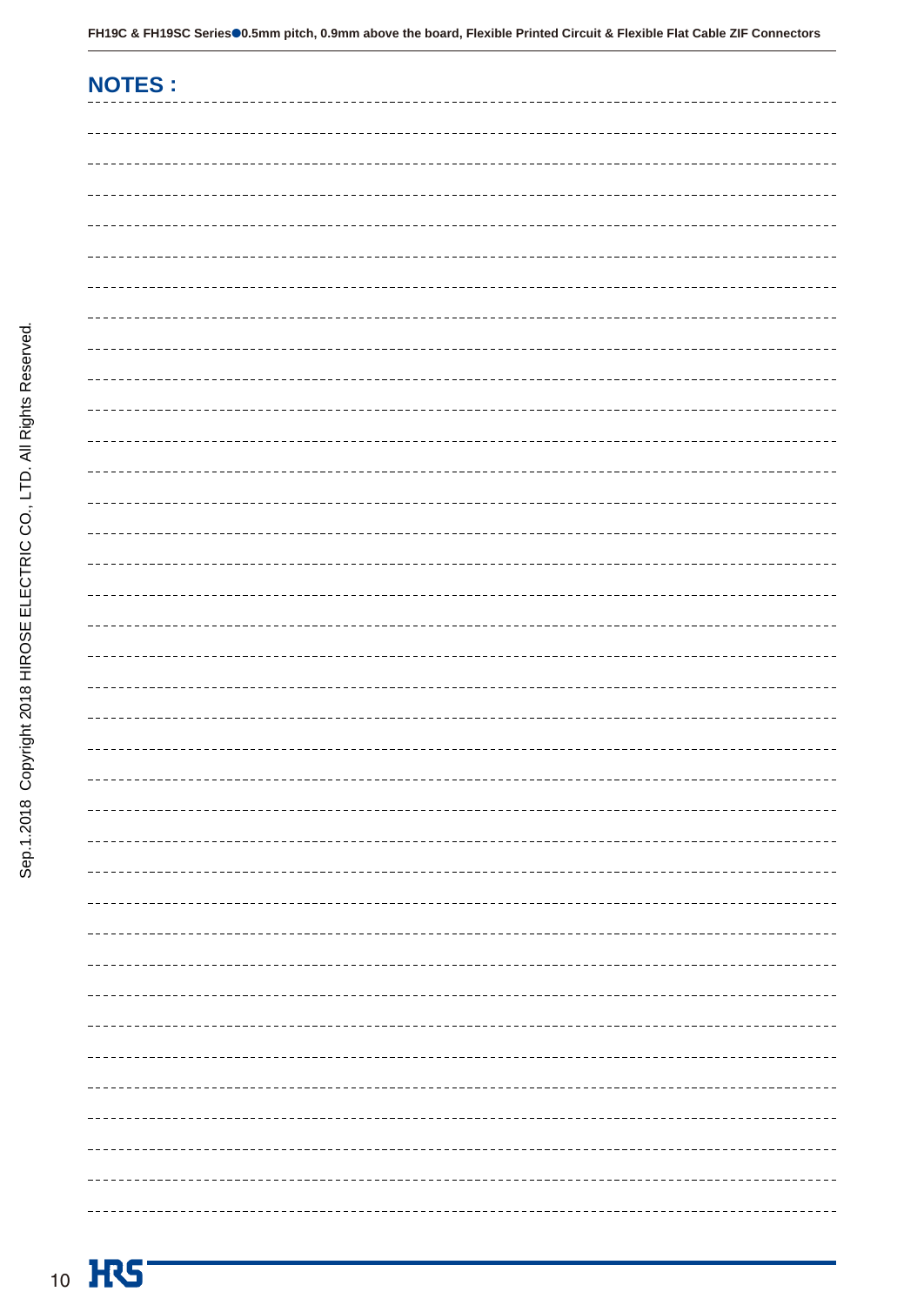| <b>NOTES:</b> |
|---------------|
|               |
|               |
|               |
|               |
|               |
|               |
|               |
|               |
|               |
|               |
|               |
|               |
|               |
|               |
|               |
|               |
|               |
|               |
|               |
|               |
|               |
|               |
|               |
|               |
|               |
|               |
|               |
|               |
|               |
|               |
|               |
|               |
|               |
|               |
|               |